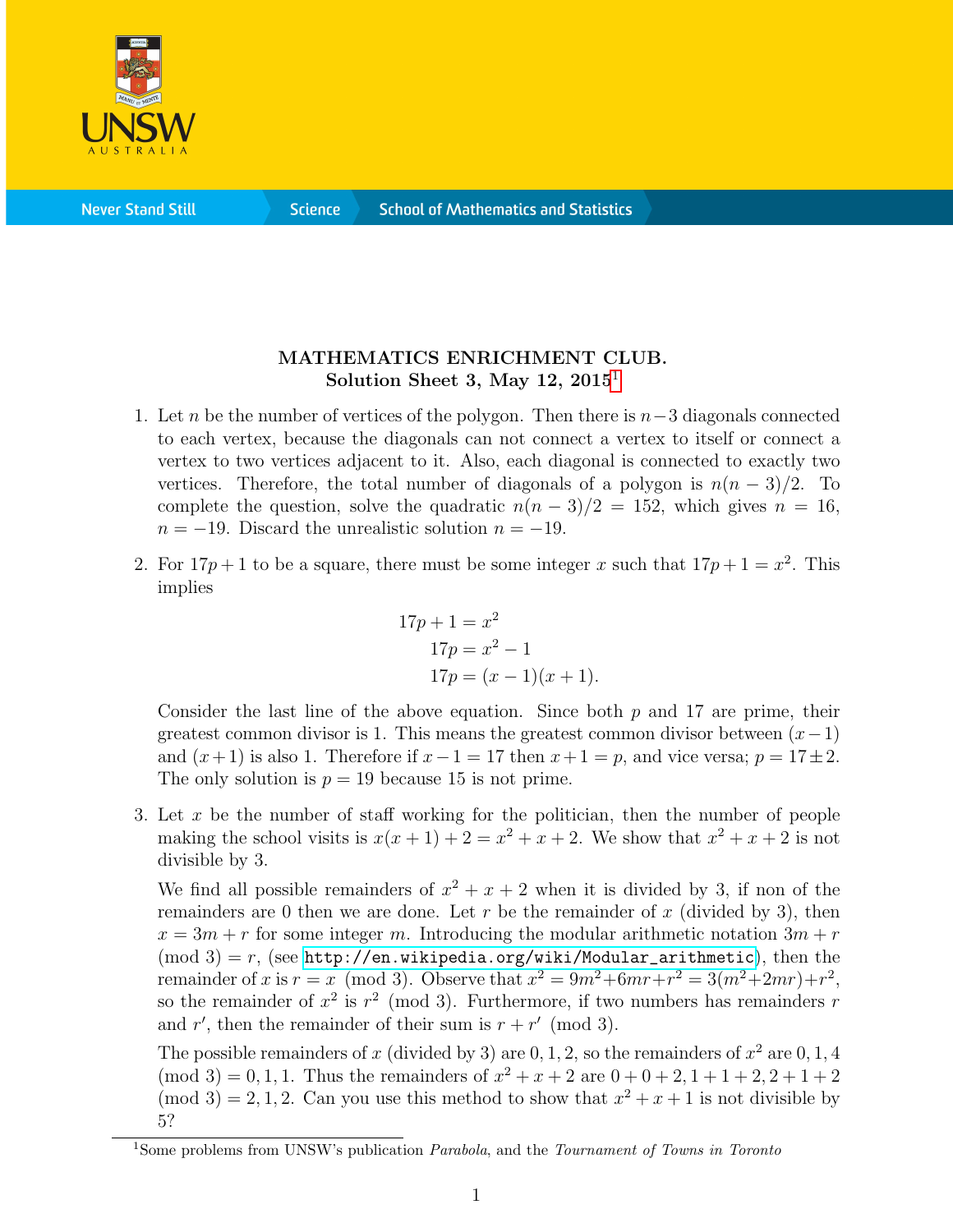4. Draw the tangent to the circles  $C_1$  and  $C_2$  at the points T, and let  $O_3$  and  $O_4$  be the points of intersection between this tangent and the lines  $A_1A_2$ ,  $B_1B_2$  respectively; see below. Then by the tangents to common external point property of circles, we have  $|A_1O_3| = |TO_3| = |A_2O_3|$  and  $|B_1O_4| = |TO_2| = |B_2O_4|$ . So the circle with diameter  $A_1A_2$  has centre  $O_3$  and will pass through the point T. Similarly the circle with diameter  $B_1B_2$  has centre  $O_4$  and will pass through the point T. Since the line passing over  $O_3$  and  $O_4$  is straight, we can conclude that the circle with diameter  $A_1A_2$ and  $B_1B_2$  are tangent to each other at T.



5. Let x, y and z be the total number of apples, peaches and mangoes respectively. If  $a_1, a_2, \ldots, a_6$  are the number of apples in each basket, and  $p_1, p_2, \ldots, p_6$  are the number of peaches in each basket. Then  $p_1 = a_2 + a_3 + a_4 + a_5 + a_6$ ,  $p_2 = a_1 + a_3 + a_4 + a_5 + a_6$ etc. Therefore,

$$
y = p_1 + p_2 + \dots + p_6
$$
  
= 0 + a<sub>2</sub> + a<sub>3</sub> + a<sub>4</sub> + a<sub>5</sub> + a<sub>6</sub> + ...  
+ a<sub>1</sub> + 0 + a<sub>3</sub> + a<sub>4</sub> + a<sub>5</sub> + a<sub>6</sub> + ...  
+: : : : : : : : : + ...  
= 5(a<sub>1</sub> + a<sub>2</sub> + a<sub>3</sub> + a<sub>4</sub> + a<sub>5</sub> + a<sub>6</sub>) = 5x.

We can repeat the above argument for apples and mangoes to get  $x = 5z$ . In conclusion, the total number of fruit is  $x + y + z = x + 5x + 25x = 31x$ .

6. Let x be the unique point where the cyclists are allowed to pass each other. Suppose two cyclist have integer speed p and q, with  $p > q$ , then the faster cyclist is initially in front, and catches up to the slower cyclist at  $(q - p)/p$  of a lap per one lap the slower cyclist completes; It takes exactly  $p/(q-p)$  laps (of the slower cyclist) for the two cyclist to overlap, so provided  $p/(q-p)$  is an integer then the two cyclist will only pass each other at x.

Let M be the least common multiplier of p and q. If  $p/(q-p)$  is an integer, then so is  $p + M/[(p + M) - (q + M)]$ ; If two cyclist only passes each other at x, then by increasing the speed of both cyclist by  $M$ , they will still only pass at  $x$ . Moreover,  $M/[(q+M)-M]$  and  $M/[(p+M)-M]$  are integers; if another cyclist starts at x and